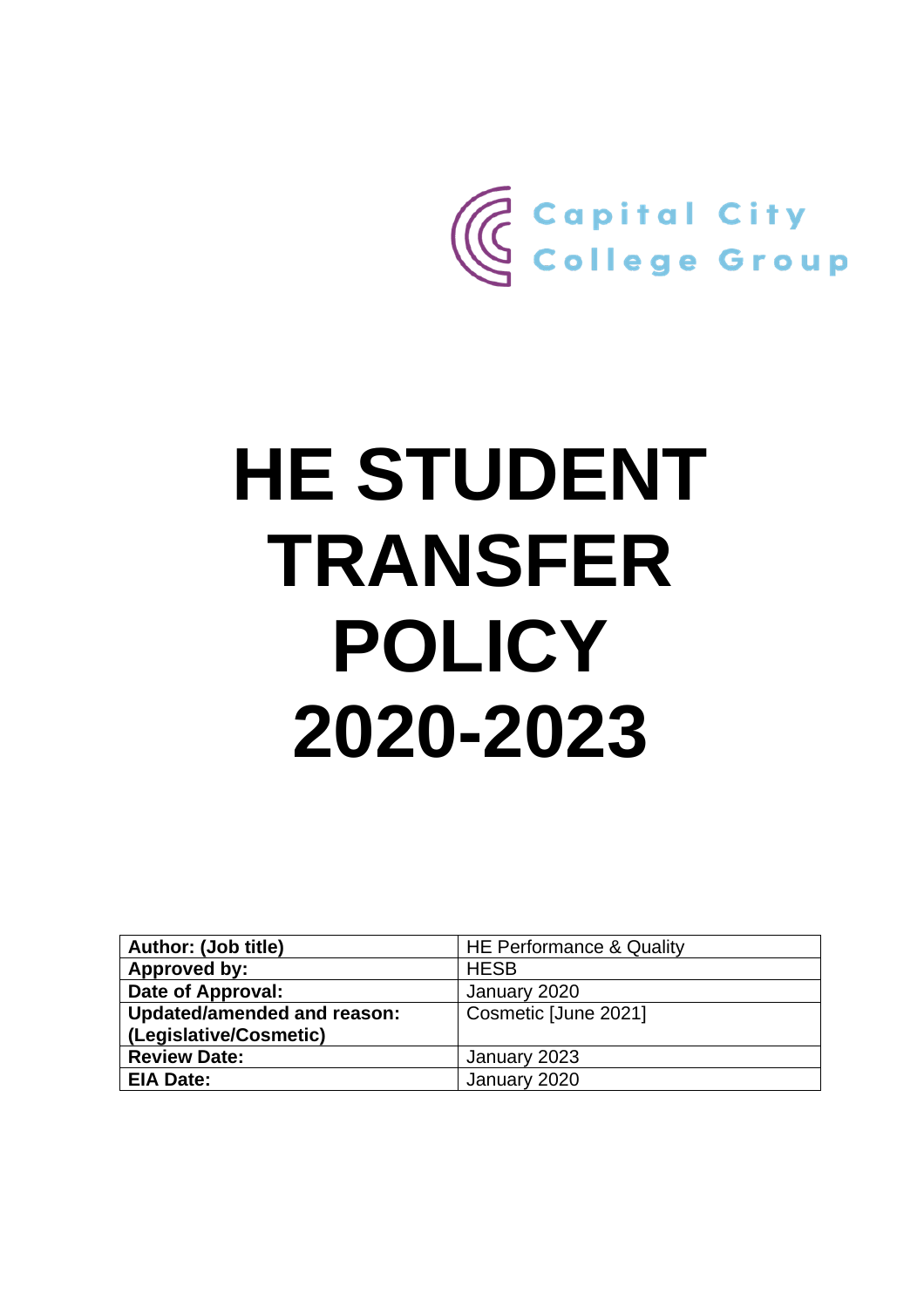# **Higher Education Student Transfer Policy**

# **Contents**

| 2. | Process for Students Transferring to CCCG from another Institution  4           |  |
|----|---------------------------------------------------------------------------------|--|
| 3. | Process for registered CCCG Students Transferring out of the College to another |  |
| 4. | Process for registered CCCG Students Transferring between CCCG Programmes       |  |
| 5. | Process for registered CCCG Students Transferring between Modes of Study (part- |  |
|    |                                                                                 |  |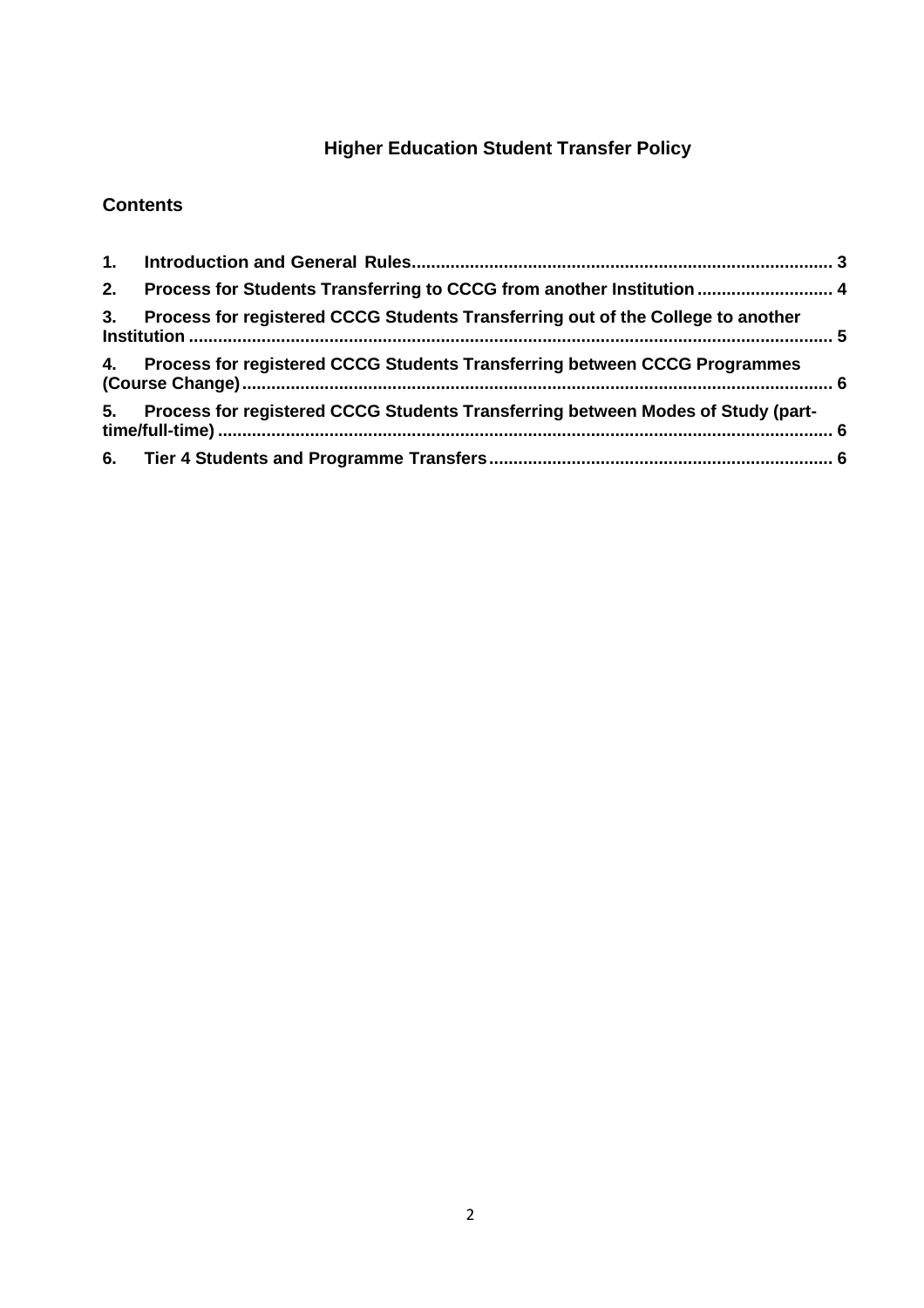# **HIGHER EDUCATION STUDENT TRANSFER POLICY**

# <span id="page-2-0"></span>**1. Introduction and General Rules**

# **Scope**

The Higher Education Student Transfer Policy applies to higher education students external to CCCG; current registered CCCG students on directly- funded, prescribed HE programmes (Higher Nationals, Foundation degrees, BA/BSc Top Ups) validated by a University or by Pearson (EdExcel) and to CCCGstaff involved in the transfer process.

# **Definition**

A 'student transfer' is where:

- a) A student transfers from a higher education course provided by a UK higher education provider to a different course provided by the same or a different UK higher education provider.
- b) CCCG (receiving provider) recognises, or takes account of the study undertaken, or a level of achievement attained, by the student
	- i) on course x, or
	- ii) on another higher education course provider by the transferringprovider
- c) either the transferring provider or the receiving provider is a registered higher education provider, or both are registered higher education providers.[1](#page-3-1)

Therefore, HE student transfer includes a current<sup>[2](#page-3-2)</sup> student either at CCCG or another institution:

- *transferring to CCCG from another institution*
- *transferring from CCCG to another institution*
- *transferring between CCCG programmes*
- *transferring to a different mode of study, e.g. from full-time to part-time*

# Please note:

Student transfers to and from University validated programmes will be subjectto the relevant University's academic regulations, and in the case of BTEC Higher Nationals, Pearson (Edexcel) guidance and relevant college policies.

CCCG will consider all applications on a case-by-case basis after a programme has commenced where space and the curriculum allow. Responsibility for making decisions on such requests are made by the HE Heads of School from the relevant departments.

<sup>1</sup> Section 38 (2) and (3) of the Higher Education and Research Act 2017 (HERA)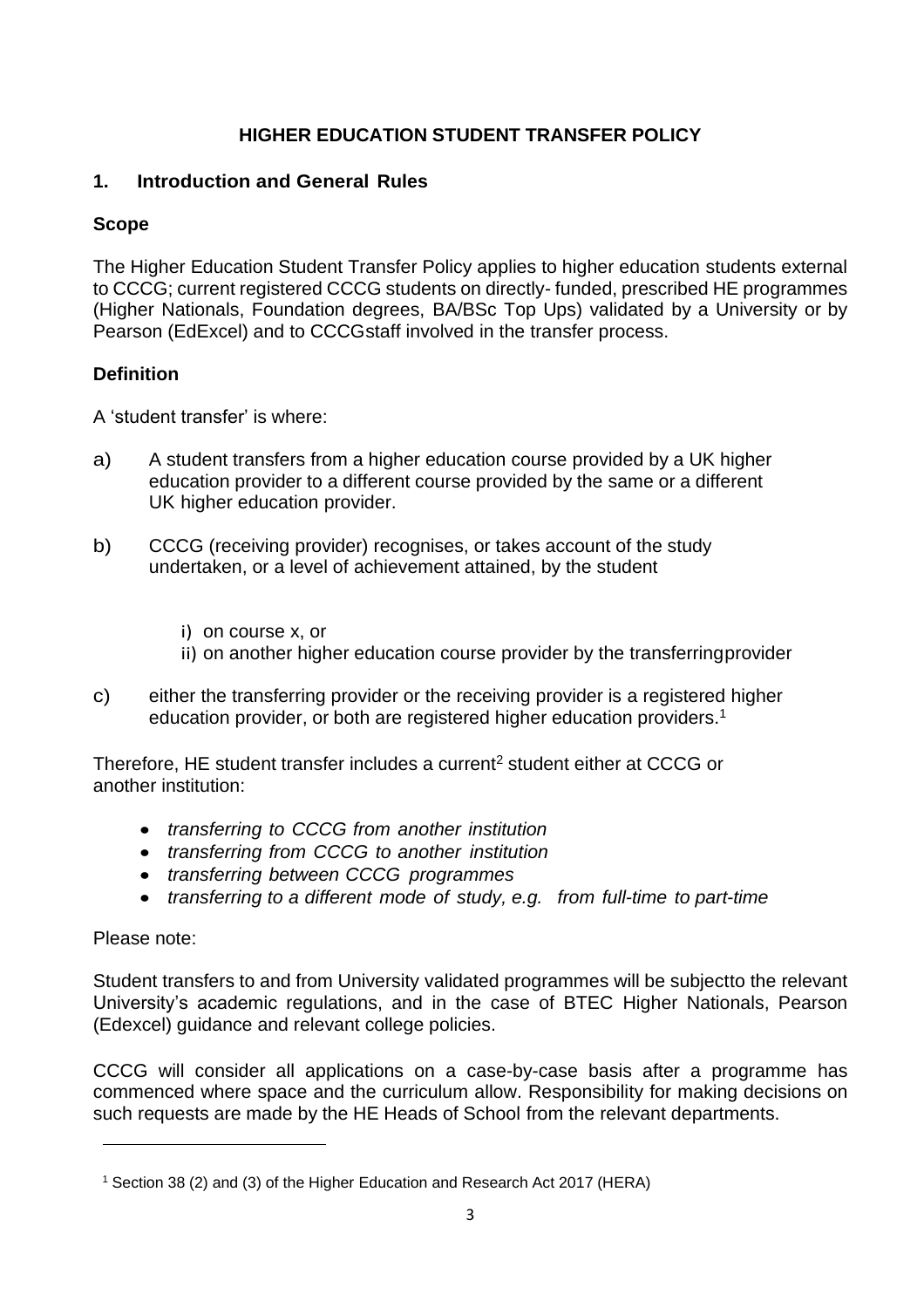<span id="page-3-2"></span>2 'Current students' means fully-enrolled students

However, in-year transfers to or between CCCG programmes will not normally bepermitted after 2 weeks from the programme start date

Exemptions: In the event that an applicant's prior attainment exempts themfrom a module or modules, a delayed start to a programme may be possible ifthe timetable permits it. This decision will be determined by the Head of School of the relevant department in reference to the Group's RecognisedPrior Learning (RPL) policy, Awarding Organisation and University academic regulations if applicable.

#### <span id="page-3-1"></span><span id="page-3-0"></span>**2. Process for Students Transferring to CCCG from another Institution**

Student transfers into a CCCG programme from another institution are subjectto the relevant programme's entry criteria, the timing of the request and the University's or Awarding Organisation's academic regulations regarding exemptions and credit transfer.

Students from another institution wishing to transfer to a CCCG HigherEducation programme should apply via one of the following routes:

- a) Contact the CCCG Contact Centre on  $HE@$  capitalccg.ac.uk for advice on how to apply
- b) Through the Universities and Colleges Admissions Service (UCAS) at [ucas.com](file://///P-KX-FS1.fecolleges.london/Staff_Share/PRINCIPALSHIP/Principal%20&%20Management/Ashley/Policies%20being%20worked%20on/ucas.com)
- c) Direct applications may also be possible for some programmes through the CCCG Higher Education website. Go to individual colleges HE sites and follow the instructions given:
	- [HE Courses at Westminster Kingsway College \(WKC\)](https://www.westking.ac.uk/higher-education/)
	- [HE Courses at City and Islington College \(CIC\)](https://www.candi.ac.uk/higher-education/)
	- [HE Courses at College of Haringey, Enfield and North East London \(CONEL\)](https://www.conel.ac.uk/higher-education/)

All applicants may be asked to attend for an interview.

Applications through UCAS is the preferred route for admission to most CCCG HE programmes. However, these are subject to UCAS submission deadlines that may mean that the service is not available for late applications or for external students who are not currently enrolled elsewhere and who wish totransfer in. Where a UCAS application is not feasible, a direct application should be made instead.

Once an application is received, it will be referred to the relevant academicdepartment for consideration.

Applicants will be notified on the outcome of their application either through their UCAS account (if within UCAS timelines) or by Registry letter if it is a directapplication.

Students transferring to CCCG whose admission is based on prior attainment will be required to provide the original certificate (or diploma supplement) or evidence of sufficient work experience at both interview and at enrolment. Allapplications will be subject to the relevant academic regulations regarding compatibility, exemptions and equivalency to ensure that the conditions of entry have been met.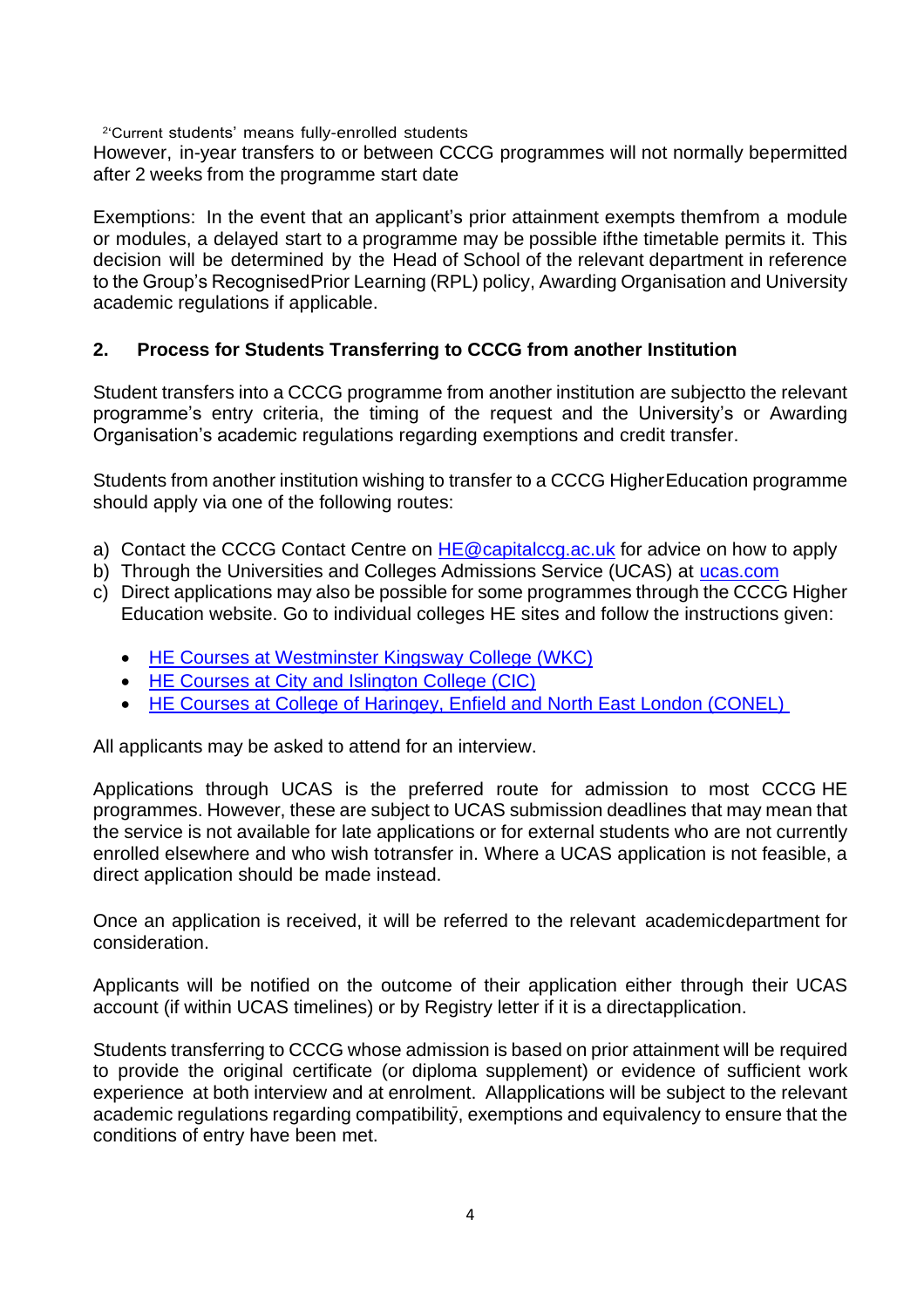All applicants will be required to sign the CCCG HE Contract at enrolment**.**

Unsuccessful transfers to CCCG will be communicated to applicants either through their UCAS account (if within UCAS timelines) or by Registry letter if adirect application. Should applicants wish to appeal the decision, they are advised to consult the HE Admissions Policy available on the CCCG [website.](https://www.capitalccg.ac.uk/annual-reports-compliance-statements/)

#### <span id="page-4-0"></span>**3. Process for registered CCCG Students Transferring out of the College to another Institution**

To transfer out of a CCCG programme, a student must first formally withdrawfrom the college by giving notice in writing.

Once the student's withdrawal has been confirmed, confirmation of the academic achievement on the programme will be provided as follows:

#### **a) Students with an Interim Award**

If a student wishes to transfer from CCCG to another institution following completion of a level of study that provides for an award - e.g. a CertHE atFHEQ Level 4, 120 credits, they will receive the following:

#### **University-validated programmes:**

A Diploma Supplement (transcript) and a Certificate will be issued within 2months of the publication of classifications to all students who have been awarded a qualification by the awarding university's Board of Examiners. Students will be invited to sign on receipt from the college HE departmentacademic office.

#### **Pearson (Edexcel) validated Higher Nationals**

A Certificate is claimed directly on behalf of the student by the college from theawarding organisation. This is issued by Pearson (Edexcel) and will have the details of the qualification. This will be sent to the college by Pearson within 2 months of the date the qualification is awarded (usually the Assessment Board date). These will be forwarded by post to the student's permanent home address that is registered with the college.

#### **b) Students without an Interim Award but with Completed Modules**

#### *University-validated programmes*

If a student wishes to transfer from CCCG to another institution following completion of one or more modules (which has not resulted in an interim award),the awarding university is unable to supply an official Diploma Supplement.

However, the awarding university will issue a 'Credit Statement' within 2 months of the publication of classifications to all students who have beenawarded a qualification by the awarding university's Board of Examiners.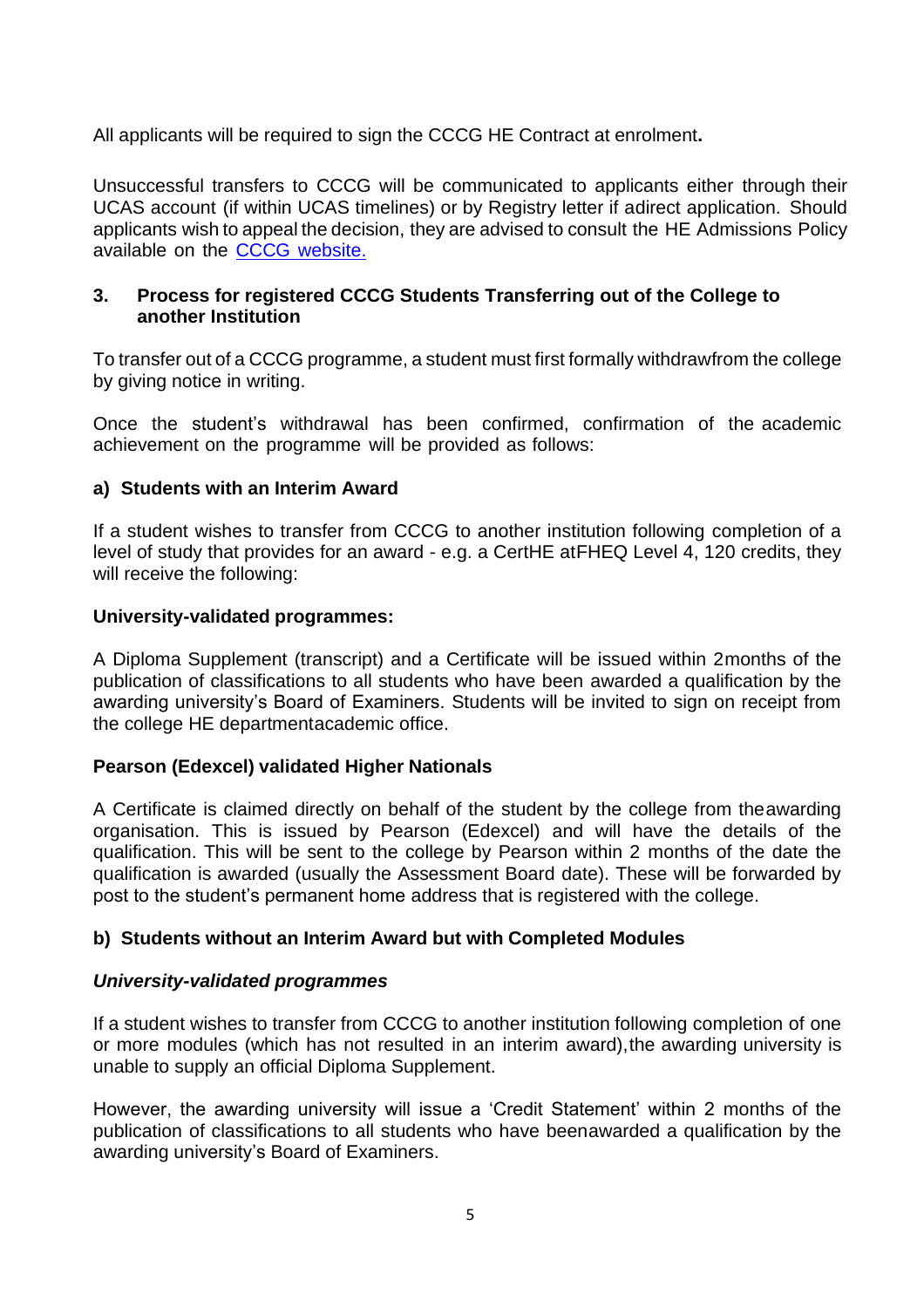This will show the level of study, the number of credits and the grades achieved for all assessment and modules undertaken by the student. Studentswill be invited to sign on receipt from the college HE department academic office.

#### *Pearson (Edexcel) validated Higher Nationals*

A Notification of Performance will be issued as evidence of achievement (foran interim claim) and is claimed directly from the awarding organisation on behalf of the student. This will be sent to the college by Pearson (Edexcel) within 2 months of the date the qualification is awarded (usually the Assessment Board date). These will be forwarded by post to the student's permanent home address that is registered with the college.

#### <span id="page-5-0"></span>**4. Process for registered CCCG Students Transferring between CCCG Programmes (Course Change)**

A student may transfer from one HE programme of study to another within CCCG on condition that a satisfactory level of academic performance has been achieved, the conditions of entry have been met, including module prerequisites, and approval of the Head of School has been obtained for the new programme of study.

A student must make a formal request to transfer between CCCG programmesin writing. Please consult your Head of School for support with the process as the academic department is responsible for completing the internaltransfer request documentation to MIS and with the university, if applicable.

The HE department for the programme that you wish to transfer into will thenconsider your course change request.

The HE departments will confirm or reject course change requests in writing.

Where a course change request is accepted by the department, MIS and Exams(and the validating university) will be notified to create a new student record.

#### <span id="page-5-1"></span>**5. Process for registered CCCG Students Transferring between Modes of Study (part-time/full-time)**

A student must make a formal request to transfer to a different mode of study(part-time/fulltime/day release) on the same programme in writing. Please consult your Head of School for support with the process as student funding may be affected.

Where a change in mode of study is included in the transfer from one programmeto another, this will be incorporated into the Course Change process.

#### <span id="page-5-2"></span>**6. Tier 4 Students and Programme Transfers**

All Tier 4 HE student transfers (in or out of CCCG) will be subject to current UK immigration rules. Please consult current government guidance available fromGov.uk and discuss with the international team before withdrawing from your current institution.

CCCG Tier 4 HE students wishing to transfer out must first withdraw from CCCG by